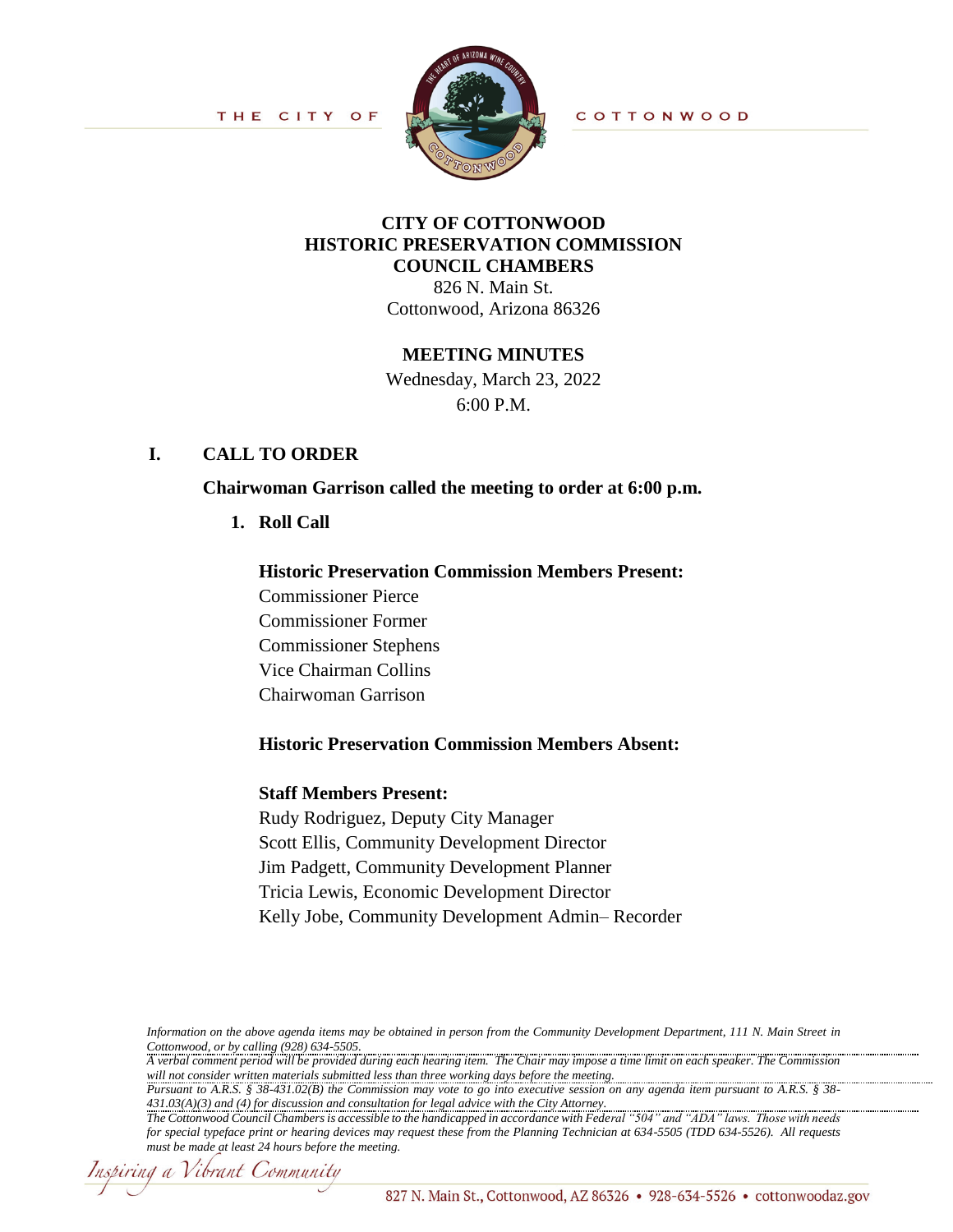

COTTONWOOD

### **2. Approval of Minutes:** January 26, 2021 Meeting

# *Motion: To approve minutes Made by: Commissioner Stephens Second: Vice Chairman Collins*

*Approved Unanimously*

## **II. Informational Reports & Updates –**

Director Ellis stated the SHPO Grant has been lost for this year. Staff asked for three proposals for consultants and only received one. The proposal that was submitted was just not going to work as it was entailing too much staff time that is just not available right now. The grant can be reapplied for next year.

### **III. Call to the Public – None**

**IV. Special Presentations – None**

### **V. Old Business:**

# **1. Consideration of an application for a Landmark Certificate from Steve and Denise Schley to Landmark a property at 922 N. 2nd St.**

Mr. Schley stated the adobe brick building that is in the back of the property just may be the oldest building in Cottonwood.

The Commission agreed to the property owners request to have it names The Ford House.

*Pursuant to A.R.S. § 38-431.02(B) the Commission may vote to go into executive session on any agenda item pursuant to A.R.S. § 38- 431.03(A)(3) and (4) for discussion and consultation for legal advice with the City Attorney.* 

Inspiring a Vibrant Community

*Information on the above agenda items may be obtained in person from the Community Development Department, 111 N. Main Street in Cottonwood, or by calling (928) 634-5505.*

*A verbal comment period will be provided during each hearing item. The Chair may impose a time limit on each speaker. The Commission will not consider written materials submitted less than three working days before the meeting.*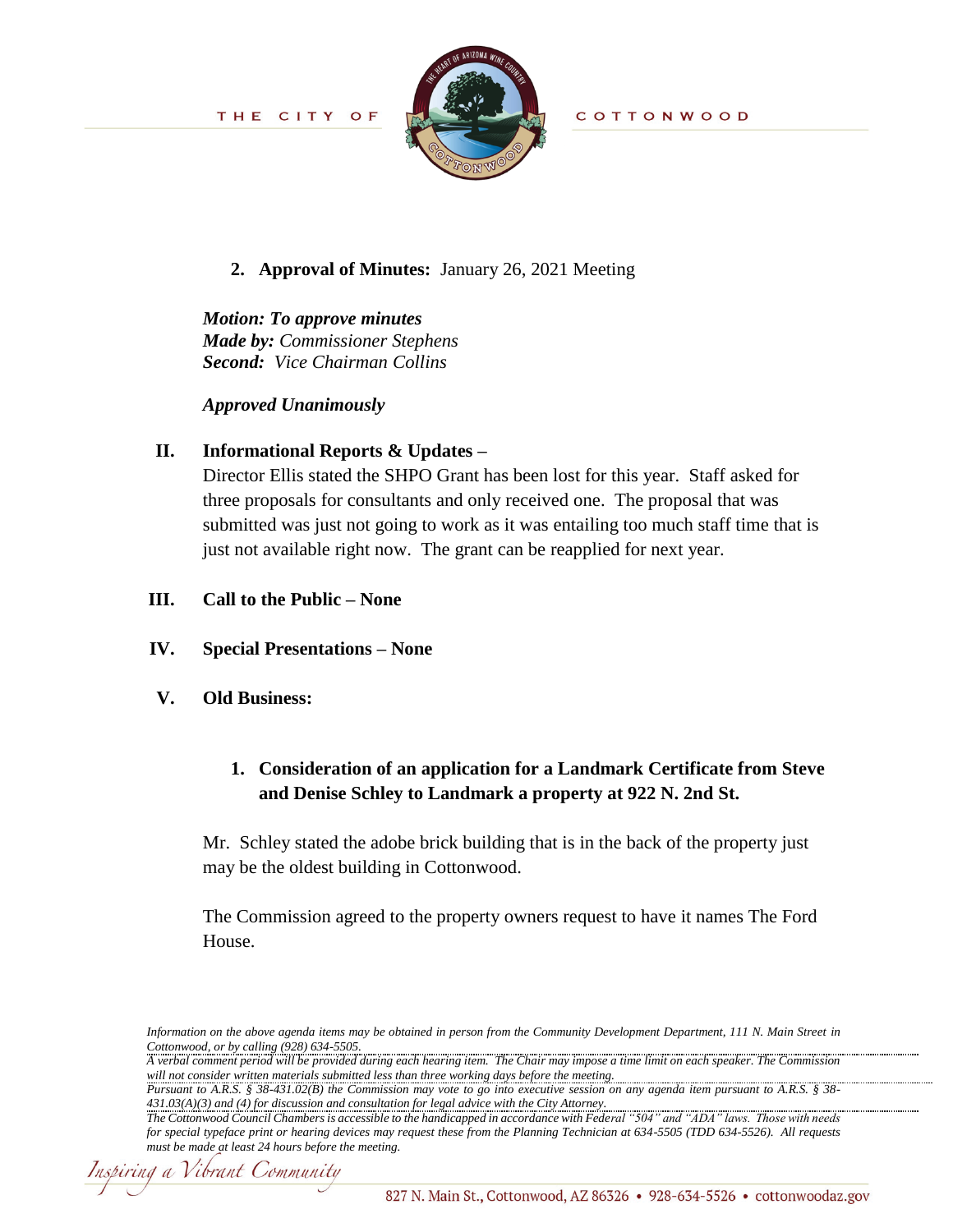THE CITY OF



COTTONWOOD

**Motion was made approve the application for a Landmark Certificate from Steve and Denise Schley to Landmark a property at 922 N. 2nd St. and in the name of The Ford House.**

*Made By: Commissioner Former*

*Second: Vice Chairman Collins*

*Roll Call Vote: Commissioner Pierce - Aye Commissioner Former – Aye Commissioner Stephens - Aye Vice Chairman Collins - Aye Chairwoman Garrison - Aye*

*Unanimously Carried*

#### **VI. New Business:**

#### **1. Plaques for Landmarking –**

Planner Padgett stated there are two plaques that can be ordered, one for the Lyon's Park and the Cottonwood Bridge. A third one can also be ordered for the property that was just approved for Landmarking; The Ford House.

Commissioner Former stated he would be willing to volunteer his time to help install the plaques.

### **Motion was made to order the three plaques.**

### *Made By: Vice Chairman Collins*

*Information on the above agenda items may be obtained in person from the Community Development Department, 111 N. Main Street in Cottonwood, or by calling (928) 634-5505.*

*A verbal comment period will be provided during each hearing item. The Chair may impose a time limit on each speaker. The Commission will not consider written materials submitted less than three working days before the meeting.*

*Pursuant to A.R.S. § 38-431.02(B) the Commission may vote to go into executive session on any agenda item pursuant to A.R.S. § 38- 431.03(A)(3) and (4) for discussion and consultation for legal advice with the City Attorney.* 

Inspiring a Vibrant Community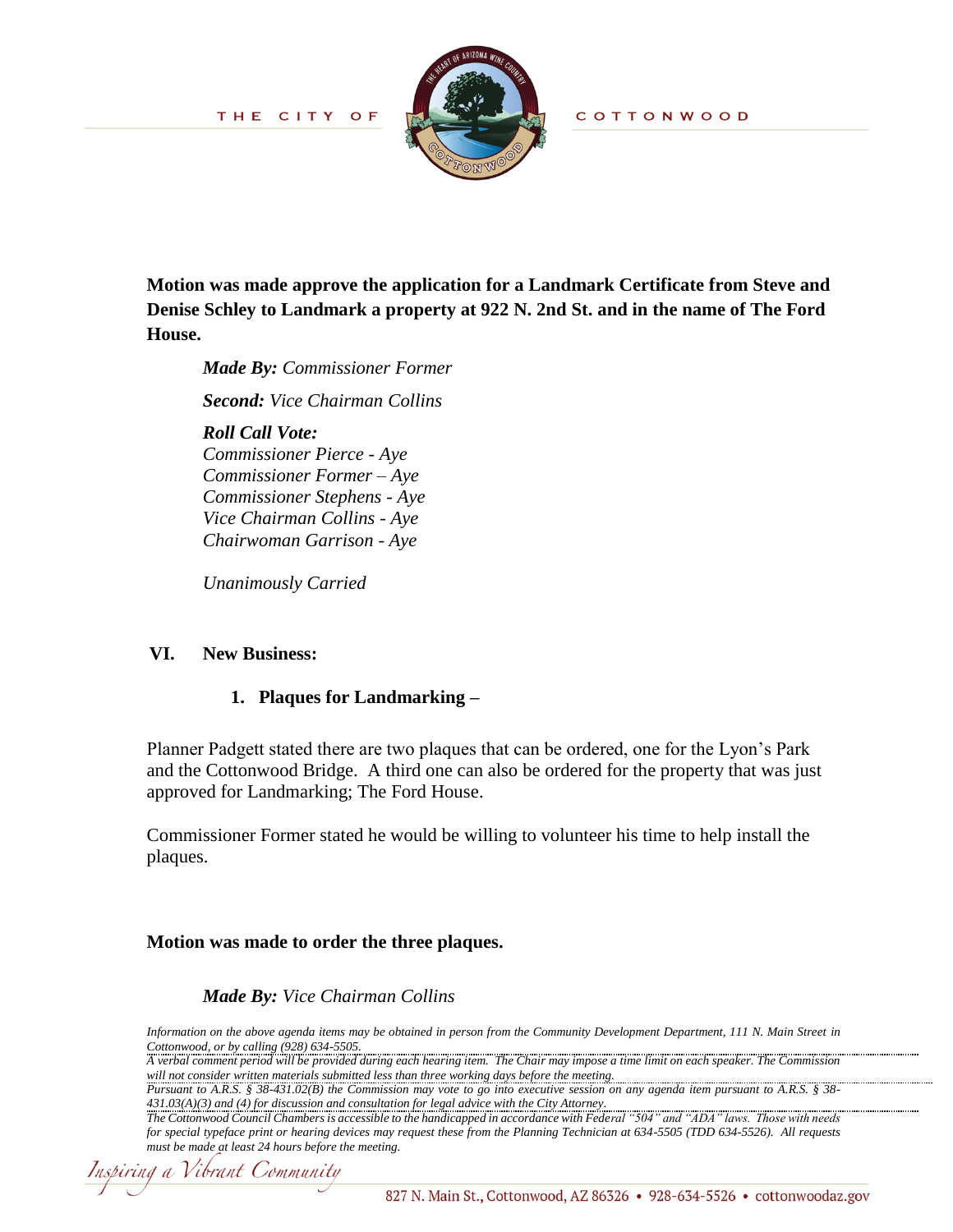THE CITY OF



COTTONWOOD

*Second: Commissioner Former* 

### *Roll Call Vote:*

*Commissioner Pierce - Aye Commissioner Former – Aye Commissioner Stephens - Aye Vice Chairman Collins - Aye Chairwoman Garrison - Aye*

*Unanimously Carried*

### **VII. Discussion Items:**

### **1. Cottonwood Historic Property Tour**

Commission established a Committee for the CHPT; this include Commissioner Former, Stephens, and Pierce. Planner Padgett will reach out to the Committee to schedule the first meeting. The next Home Tour is in seven months.

### **2. Landmarking**

Commission agreed they need to establish a Committee for the Landmarking Project. Vice Chairman Collins would like to make a flyer to show the property owners the benefits to Landmarking. At this time, Vice Chairman Collins and Commissioner Former are on the Committee.

#### **3. Budget items**

Planner Padgett stated there is \$5900.74 in the Property Tour account which doesn't include the purchase of the 3 plaques at \$242.65 each. He stated there is \$10,128.47 in the Brick account.

Commission stated they should campaign to promote the sale of bricks, and give some information to the visitor center next door. It was also suggested when the Club house is rented out, the occupants should be provided with information on the bricks.

*Pursuant to A.R.S. § 38-431.02(B) the Commission may vote to go into executive session on any agenda item pursuant to A.R.S. § 38- 431.03(A)(3) and (4) for discussion and consultation for legal advice with the City Attorney.* 

nspiring a Vibrant Community

*Information on the above agenda items may be obtained in person from the Community Development Department, 111 N. Main Street in Cottonwood, or by calling (928) 634-5505.*

*A verbal comment period will be provided during each hearing item. The Chair may impose a time limit on each speaker. The Commission will not consider written materials submitted less than three working days before the meeting.*

*The Cottonwood Council Chambers is accessible to the handicapped in accordance with Federal "504" and "ADA" laws. Those with needs for special typeface print or hearing devices may request these from the Planning Technician at 634-5505 (TDD 634-5526). All requests must be made at least 24 hours before the meeting.*